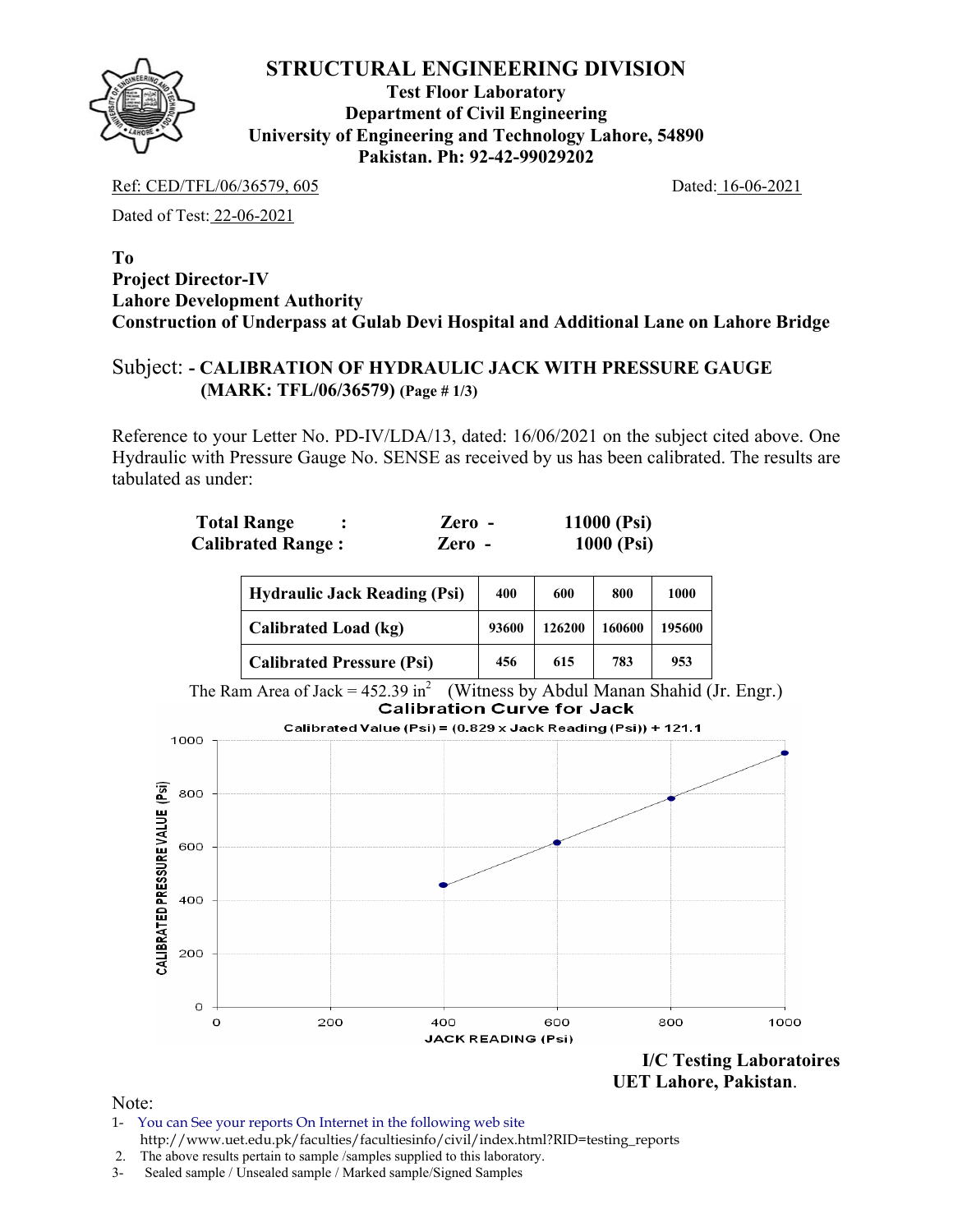

**Test Floor Laboratory Department of Civil Engineering University of Engineering and Technology Lahore, 54890 Pakistan. Ph: 92-42-99029202** 

Ref: CED/TFL/06/36579, 605 Dated: 16-06-2021

Dated of Test: 22-06-2021

#### **To Project Director-IV Lahore Development Authority Construction of Underpass at Gulab Devi Hospital and Additional Lane on Lahore Bridge**

## Subject: **- CALIBRATION OF PRESSURE GAUGE (MARK: TFL/10/35459) (Page # 2/3)**

Reference to your Letter No. PD-IV/LDA/13, dated: 16/06/2021 on the subject cited above. One Pressure Gauge No. SENSE as received by us has been calibrated. The results are tabulated as under:

| <b>Total Range</b>       | $\chi$ <i>Lero –</i> | 11000 $(Psi)$ |
|--------------------------|----------------------|---------------|
| <b>Calibrated Range:</b> | Zero -               | 6000 (Psi)    |

| <b>Hydraulic Jack Reading</b><br>(Psi) | 600  | 1200  | 1800  | 2400  | <b>3000</b> | 3600  | 4200  | 4800  | 5400  | 6000  |
|----------------------------------------|------|-------|-------|-------|-------------|-------|-------|-------|-------|-------|
| Calibrated Load (kg)                   | 9700 | 17800 | 24800 | 32500 | 40200       | 48200 | 56300 | 64500 | 72700 | 80900 |
| <b>Calibrated Pressure (Psi)</b>       | 896  | 1645  | 2291  | 3003  | 3714        | 4453  | 5202  | 5959  | 6717  | 7475  |





- 1- You can See your reports On Internet in the following web site http://www.uet.edu.pk/faculties/facultiesinfo/civil/index.html?RID=testing\_reports
- 2. The above results pertain to sample /samples supplied to this laboratory.
- 3- Sealed sample / Unsealed sample / Marked sample/Signed Samples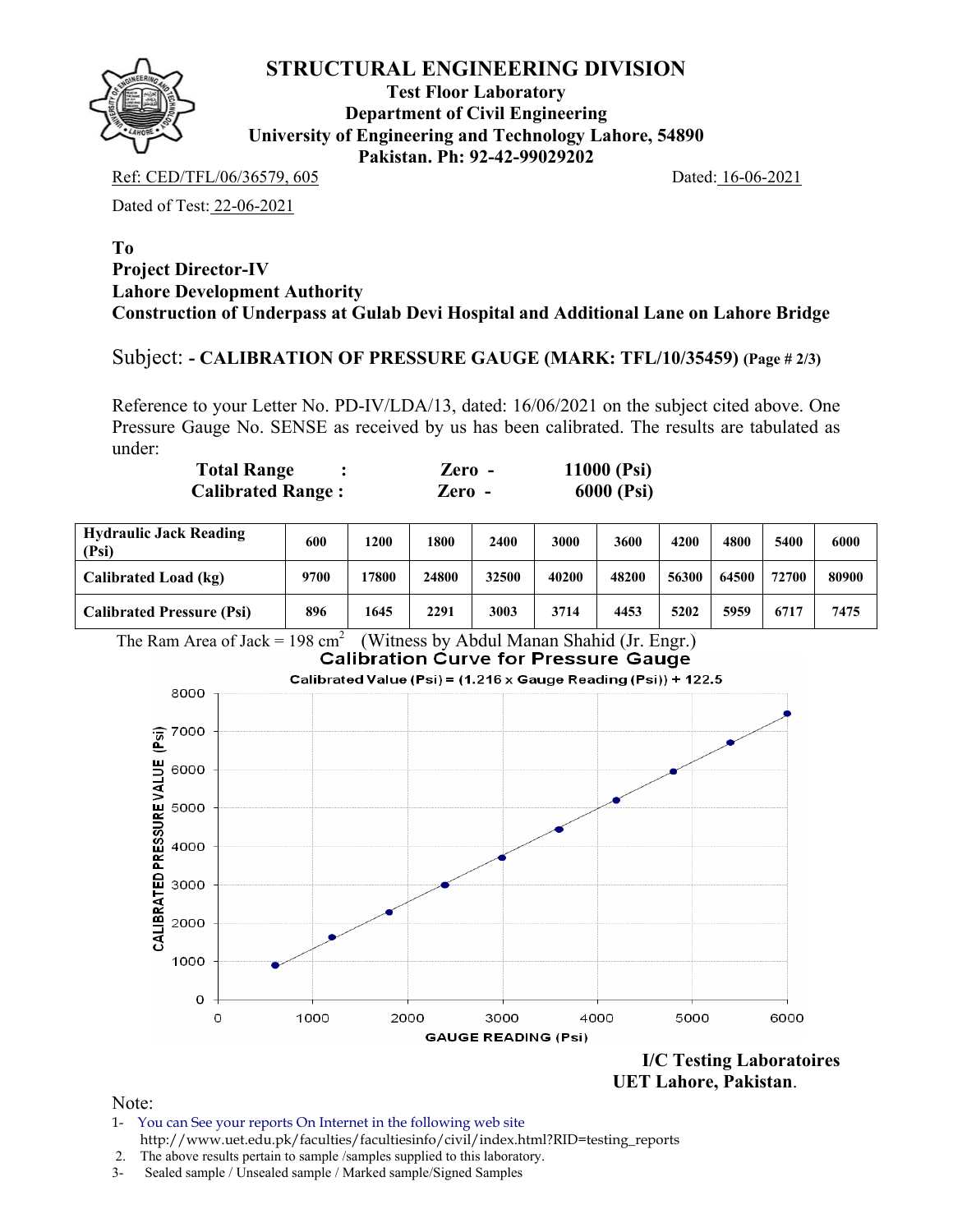

**Test Floor Laboratory Department of Civil Engineering University of Engineering and Technology Lahore, 54890 Pakistan. Ph: 92-42-99029202** 

#### Ref: CED/TFL/06/36579, 605 Dated: 16-06-2021

Dated of Test: 22-06-2021

**To** 

**Project Director-IV** 

**Lahore Development Authority** 

**Construction of Underpass at Gulab Devi Hospital and Additional Lane on Lahore Bridge**  Subject: **- CALIBRATION OF DIAL GAUGES (MARK: TFL/06/36579)** (Page # 3/3)

 Reference to your Letter No. PD-IV/LDA/13, Dated: 16/06/2021 on the subject cited above. Three Dial Gauges as received by us have been calibrated on standard calibration device. The results are tabulated as under.

| <b>Total Range</b> |                               | $100$ (mm)<br>Zero -           |                                 |
|--------------------|-------------------------------|--------------------------------|---------------------------------|
|                    | <b>Calibrated Range:</b>      | $50 \text{ (mm)}$<br>Zero -    |                                 |
| <b>Standard</b>    |                               | <b>Dial Gauge Readings</b>     |                                 |
| <b>Reading</b>     | Dial Gauge No. I<br>(4C19006) | Dial Gauge No. II<br>(4C18890) | Dial Gauge No. III<br>(4C18894) |
| 400                | 400                           | 396                            | 399                             |
| 800                | 800                           | 795                            | 799                             |
| 1200               | 1199                          | 1195                           | 1199                            |
| 1600               | 1599                          | 1594                           | 1599                            |
| 2000               | 1998                          | 1994                           | 1999                            |
| 2400               | 2397                          | 2394                           | 2393                            |
| 2800               | 2796                          | 2792                           | 2794                            |
| 3200               | 3195                          | 3188                           | 3193                            |
| 3600               | 3595                          | 3592                           | 3592                            |
| 4000               | 3994                          | 3991                           | 3991                            |
| 4400               | 4394                          | 4391                           | 4392                            |
| 4800               | 4793                          | 4789                           | 4392                            |
| 5000               | 4992                          | 4990                           | 4992                            |

(Witness by Abdul Manan Shahid (Jr. Engr.)

**I/C Testing Laboratoires UET Lahore, Pakistan**.

Note:

1- You can See your reports On Internet in the following web site http://www.uet.edu.pk/faculties/facultiesinfo/civil/index.html?RID=testing\_reports

2. The above results pertain to sample /samples supplied to this laboratory.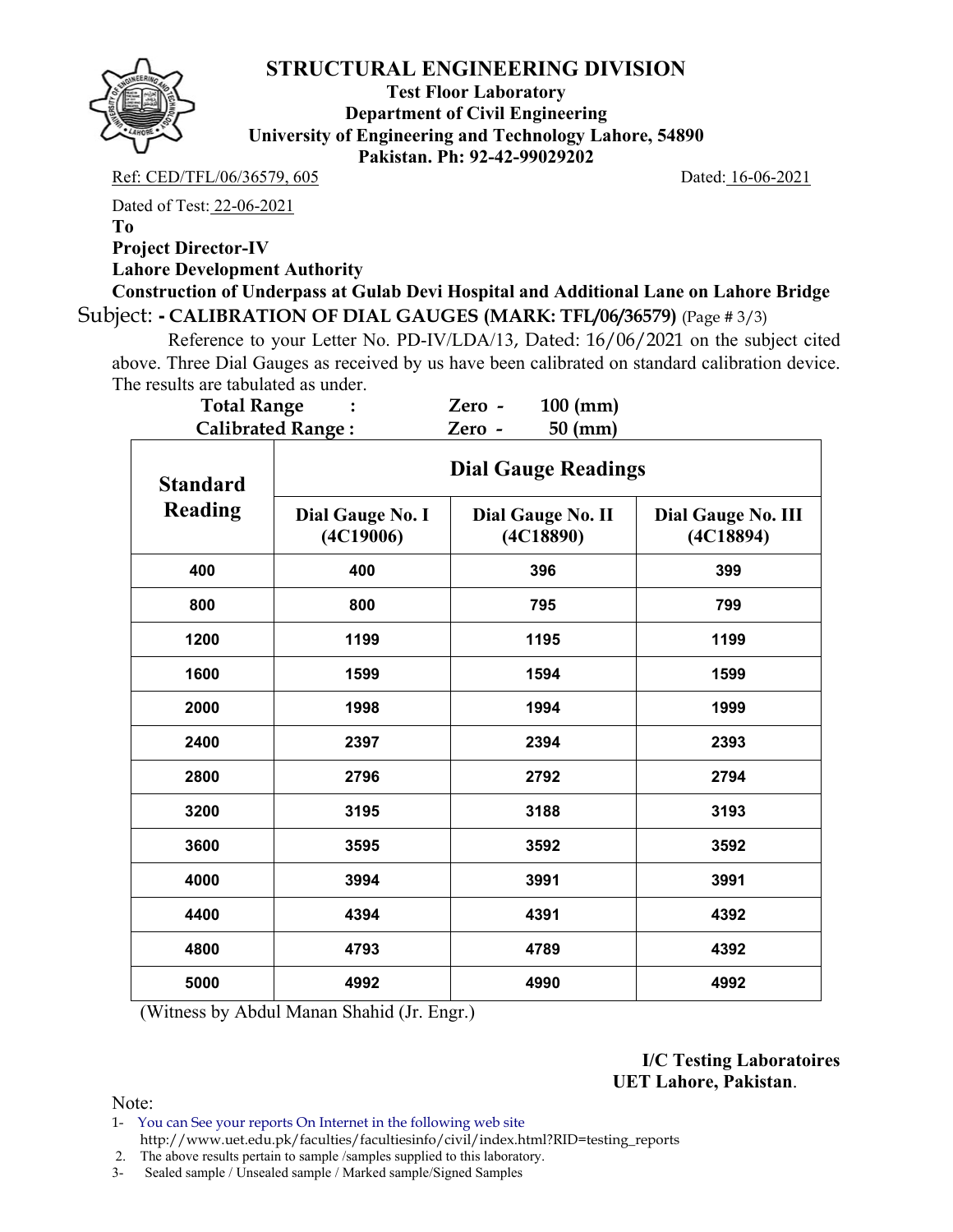

## **Test Floor Laboratory Department of Civil Engineering University of Engineering and Technology Lahore, 54890 Pakistan. Ph: 92-42-99029202**

To, Project Manager CCECC-MATRACON-HABIB Joint Venture Re-Construction of & Up-gradation of Main Runway (18L/36R) at Allama Iqbal International Airport (AIIAP), Lahore

Reference # CED/TFL **36586** (Dr. Waseem Abbass) Dated: 17-06-2021 Reference of the request letter # AIIAP/CCECC-MATRACON-HABIB Jv/2021/445 Dated: 17-06-2021

# **Tension Test Report** (Page -1/1) Date of Test 22-06-2021 Gauge length 8 inches Description Plain Steel Dowel Bar Tensile Test **Yield Stress Yield Stress Elongation Diameter /<br>
size**<br>
Reduced<br>
Reduced<br>
Xield load<br>
Breaking<br>
Breaking Elongation **Ultimate**  Itimate **Stress % Elongation**  % Elongation **Remarks**  Remarks **Sr. No.**   $(mm)$   $(mm)$   $(mm^2)$ **) (kg) (kg) (MPa) (MPa) (inch) 1 50 36.00 1017.876 30200 50600 291.06 487.67 2.00 25.00 2 50 36.00 1017.876 30800 50800 296.84 489.60 2.00 25.00 - - - - - - - - - - - - - - - - - - - - - - - - - - - - - ote: only two samples for tensile test - - - - - - Bend Test**

**I/C Testing Laboratoires UET Lahore, Pakistan**.

Note:

1- You can See your reports On Internet in the following web site http://www.uet.edu.pk/faculties/facultiesinfo/civil/index.html?RID=testing\_reports

2. The above results pertain to sample /samples supplied to this laboratory.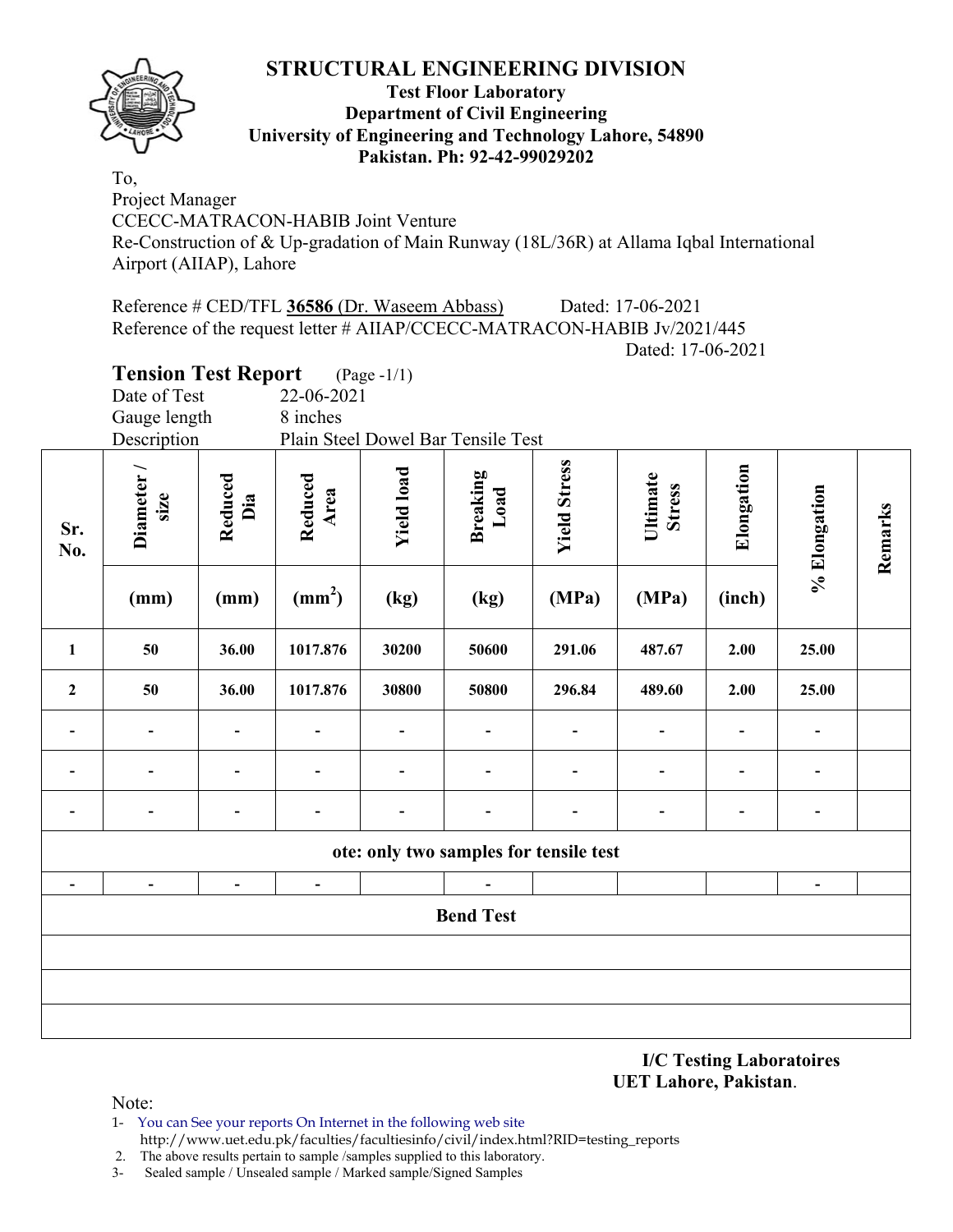

## **Test Floor Laboratory Department of Civil Engineering University of Engineering and Technology Lahore, 54890 Pakistan. Ph: 92-42-99029202**

To, Project Manager CCECC-MATRACON-HABIB Joint Venture Re-Construction of & Up-gradation of Main Runway (18L/36R) at Allama Iqbal International Airport (AIIAP), Lahore

Reference # CED/TFL **36586** (Dr. Waseem Abbass) Dated: 17-06-2021 Reference of the request letter # AIIAP/CCECC-MATRACON-HABIB Jv/2021/445

## **Test Report**(Page -1/1)

Date of Test 22-06-2021 Description Plain Steel Dowel Weight & Size Test

| Sr. No.      | Weight          | Diameter/<br><b>Size</b><br>(mm) |        |                                 | Area<br>(mm <sup>2</sup> ) |         |  |  |
|--------------|-----------------|----------------------------------|--------|---------------------------------|----------------------------|---------|--|--|
|              | $(\text{kg/m})$ | Nominal                          | Actual | Nominal                         | Actual                     | Remarks |  |  |
| 1            | 15.565          | 50                               | 50.25  |                                 | 1982.8                     |         |  |  |
| $\mathbf{2}$ | 15.653          | 50                               | 50.39  |                                 | 1994.1                     |         |  |  |
|              |                 |                                  |        |                                 |                            |         |  |  |
|              |                 |                                  |        |                                 |                            |         |  |  |
|              |                 |                                  |        |                                 |                            |         |  |  |
|              |                 |                                  |        |                                 |                            |         |  |  |
|              |                 |                                  |        |                                 |                            |         |  |  |
|              |                 |                                  |        |                                 |                            |         |  |  |
|              |                 |                                  |        | Note: only two samples for test |                            |         |  |  |
|              |                 |                                  |        |                                 |                            |         |  |  |

**I/C Testing Laboratoires UET Lahore, Pakistan**.

- 1- You can See your reports On Internet in the following web site http://www.uet.edu.pk/faculties/facultiesinfo/civil/index.html?RID=testing\_reports
- 2. The above results pertain to sample /samples supplied to this laboratory.
- 3- Sealed sample / Unsealed sample / Marked sample/Signed Samples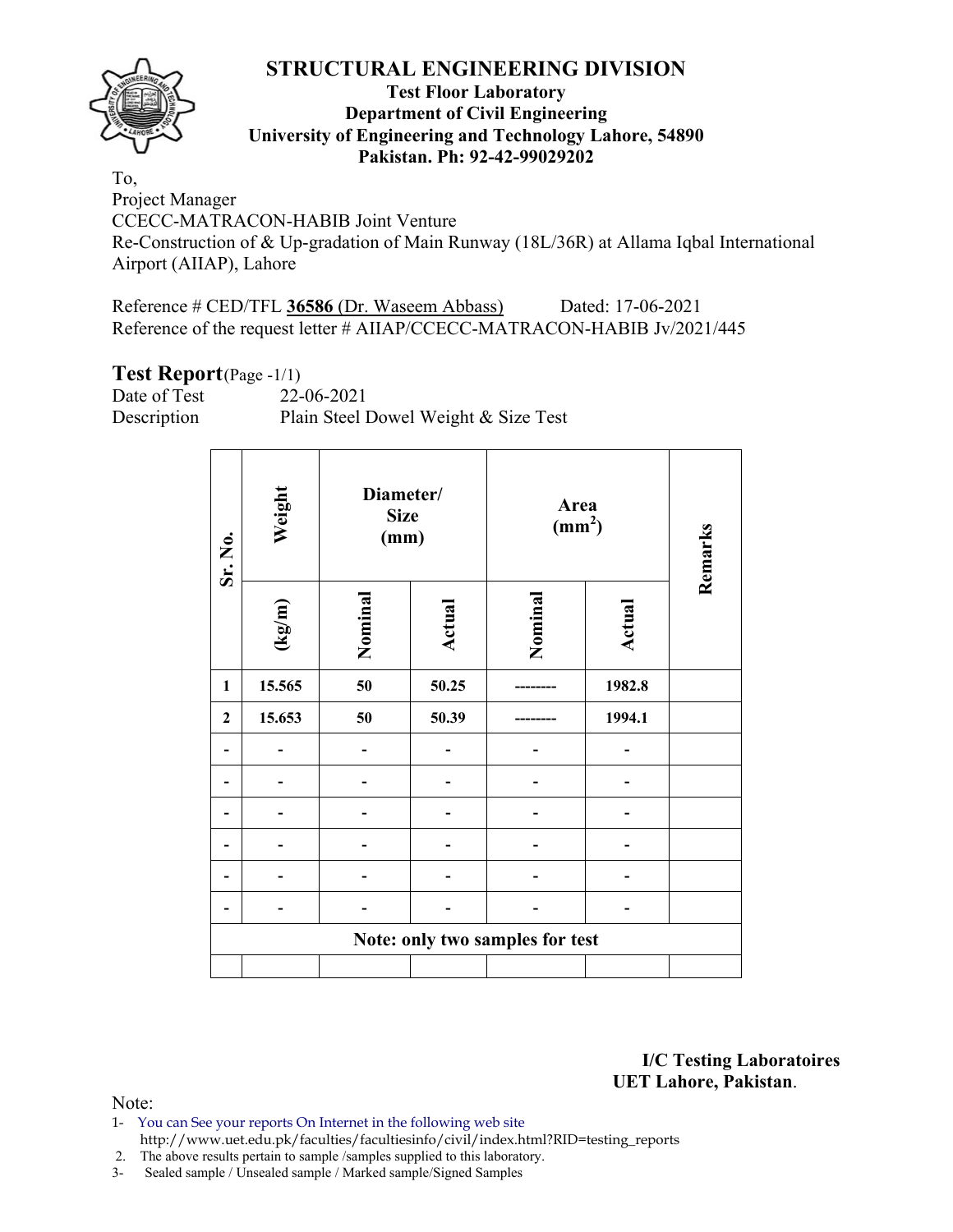

## **Test Floor Laboratory Department of Civil Engineering University of Engineering and Technology Lahore, 54890 Pakistan. Ph: 92-42-99029202**

To, M/S Potential Engineers (Pvt.) Limited Lahore (PCC Pole Plant Sadiqabad)

Reference # CED/TFL **36597** (Dr. Waseem Abbass) Dated: 18-06-2021 Reference of the request letter # PCP/HTLT/SPUN/SDK/123 Dated: 17-06-2021

# **Tension Test Report** (Page -1/3)

| Date of Test | 22-06-2021                 |
|--------------|----------------------------|
| Gauge length | 8 inches                   |
| Description  | MS Plain Wire Tensile Test |

| Sr. No.                  | Weight |                          | Diameter/<br>size        | Area<br>$\frac{1}{2}$ |                          | <b>Yield load</b> | <b>Breaking Load</b>     | <b>Yield Stress</b><br>(MPa)           | <b>Ultimate Stress</b><br>(MPa) | Elongation               | % Elongation                 | Remarks |
|--------------------------|--------|--------------------------|--------------------------|-----------------------|--------------------------|-------------------|--------------------------|----------------------------------------|---------------------------------|--------------------------|------------------------------|---------|
|                          | (kg/m) | Nominal<br>(mm)          | Actual<br>(mm)           | Nominal               | <b>Actual</b>            | (kg)              | (kg)                     | Actual                                 | Actual                          | (inch)                   |                              |         |
| $\mathbf{1}$             | 0.150  | $\overline{\mathbf{5}}$  | 4.94                     |                       | 19.1                     |                   | 960                      |                                        | 492                             | 0.30                     | 3.8                          |         |
| $\overline{\phantom{a}}$ |        | $\overline{\phantom{a}}$ | $\overline{\phantom{a}}$ |                       | $\overline{\phantom{a}}$ |                   | $\overline{\phantom{a}}$ |                                        |                                 | $\overline{\phantom{a}}$ | $\overline{\phantom{a}}$     |         |
| $\overline{\phantom{0}}$ |        | $\overline{\phantom{0}}$ |                          | $\blacksquare$        | $\blacksquare$           |                   | $\blacksquare$           |                                        |                                 |                          | $\overline{\phantom{0}}$     |         |
| $\overline{\phantom{0}}$ |        |                          |                          |                       | -                        |                   |                          |                                        |                                 | -                        |                              |         |
|                          |        |                          |                          |                       |                          |                   |                          |                                        |                                 |                          |                              |         |
|                          |        |                          |                          |                       |                          |                   |                          |                                        |                                 | $\overline{\phantom{0}}$ | $\qquad \qquad \blacksquare$ |         |
|                          |        |                          |                          |                       |                          |                   |                          | Note: only one sample for tensile test |                                 |                          |                              |         |
|                          |        |                          |                          |                       |                          |                   |                          |                                        |                                 |                          |                              |         |
|                          |        |                          |                          |                       |                          |                   | <b>Bend Test</b>         |                                        |                                 |                          |                              |         |
|                          |        |                          |                          |                       |                          |                   |                          |                                        |                                 |                          |                              |         |
|                          |        |                          |                          |                       |                          |                   |                          |                                        |                                 |                          |                              |         |
|                          |        |                          |                          |                       |                          |                   |                          |                                        |                                 |                          |                              |         |

**I/C Testing Laboratoires UET Lahore, Pakistan**.

- 1- You can See your reports On Internet in the following web site http://www.uet.edu.pk/faculties/facultiesinfo/civil/index.html?RID=testing\_reports
- 2. The above results pertain to sample /samples supplied to this laboratory.
- 3- Sealed sample / Unsealed sample / Marked sample/Signed Samples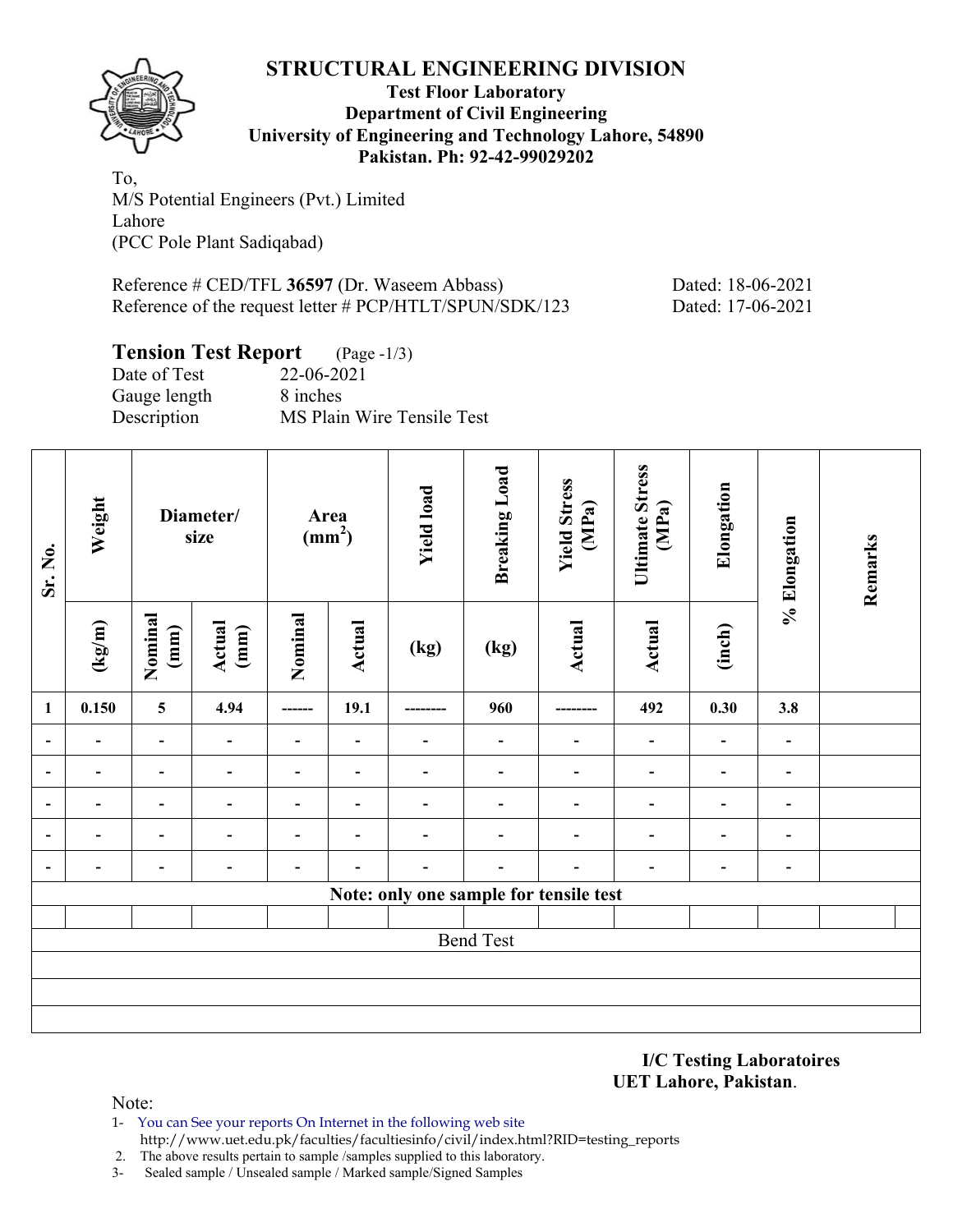

## **Test Floor Laboratory Department of Civil Engineering University of Engineering and Technology Lahore, 54890 Pakistan. Ph: 92-42-99029202**

To, M/S Potential Engineers (Pvt.) Limited Lahore (PCC Pole Plant Sadiqabad)

Reference # CED/TFL **36597** (Dr. Waseem Abbass) Dated: 18-06-2021 Reference of the request letter # PCP/HTLT/SPUN/SDK/122 Dated: 17-06-2021

## **Tension Test Report** (Page -2/3)

Date of Test 22-06-2021 Gauge length 640 mm Description Steel Strand Tensile Test as per ASTM A-416-94a

| Sr. No.          | <b>Nominal</b><br><b>Diameter</b> | <b>Nominal</b><br>Weight | <b>Measured</b><br>weight | <b>Yield strength</b><br>clause $(6.3)$ |                          | <b>Breaking</b><br>strength clause<br>(6.2) |        | Elongation<br>$\mathcal{S}_{\bullet}$ | Remarks / Coil No.           |
|------------------|-----------------------------------|--------------------------|---------------------------|-----------------------------------------|--------------------------|---------------------------------------------|--------|---------------------------------------|------------------------------|
|                  | (mm)                              | (kg/km)                  | (kg/km)                   | (kg)                                    | (kN)                     | (kg)                                        | (kN)   |                                       |                              |
| $\mathbf{1}$     | 9.53<br>(3/8")                    | 432.0                    | 441                       | 9600                                    | 94.18                    | 10700                                       | 104.97 | >3.50                                 | $\mathbf{X} \mathbf{X}$      |
| $\boldsymbol{2}$ | 11.11<br>(7/16")                  | 582.0                    | 593                       | 13100                                   | 128.51                   | 15000                                       | 147.15 | >3.50                                 | $\mathbf{X} \mathbf{X}$      |
|                  | $\blacksquare$                    |                          | $\overline{\phantom{a}}$  | $\blacksquare$                          | $\overline{\phantom{0}}$ | $\blacksquare$                              |        | $\qquad \qquad \blacksquare$          |                              |
|                  |                                   |                          | $\overline{\phantom{a}}$  |                                         |                          |                                             |        | $\qquad \qquad \blacksquare$          |                              |
|                  | $\blacksquare$                    |                          | $\overline{a}$            | $\blacksquare$                          |                          |                                             |        | $\blacksquare$                        |                              |
|                  | $\overline{a}$                    | ٠                        | -                         | $\overline{\phantom{0}}$                | -                        |                                             |        | $\overline{\phantom{a}}$              | $\qquad \qquad \blacksquare$ |
|                  | Only two sample for Test          |                          |                           |                                         |                          |                                             |        |                                       |                              |

**I/C Testing Laboratoires UET Lahore, Pakistan**.

Note:

1- You can See your reports On Internet in the following web site http://www.uet.edu.pk/faculties/facultiesinfo/civil/index.html?RID=testing\_reports

2. The above results pertain to sample /samples supplied to this laboratory.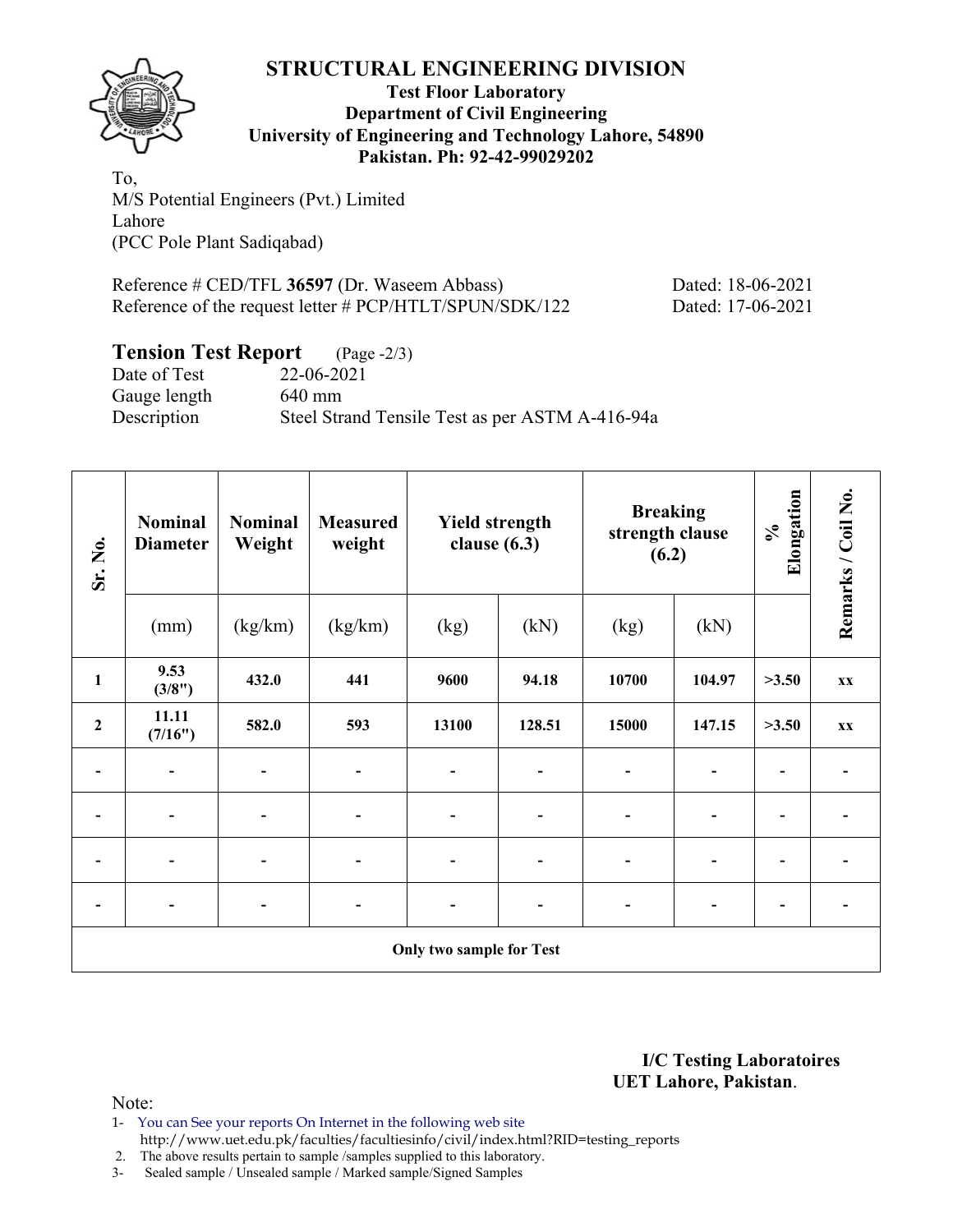

**Test Floor Laboratory Department of Civil Engineering University of Engineering and Technology Lahore, 54890 Pakistan. Ph: 92-42-99029202** 

Ref: CED/TFL/06/36597 Dated: 18-06-2021

Dated of Test: 22-06-2021

**To M/S Potential Engineers (Pvt.) Limited Lahore (PCC Pole Plant Sadiqabad)** 

## Subject: **- CALIBRATION OF DYNAMOMETER (MARK: TFL/06/36597)** (Page -3/3)

Ref: Your letter No. PCP/HTLT/SPUN/SDK/128, dated: 17/06/2021 on the subject cited above. One Dynamometer as received by us has been calibrated. The results are tabulated as under:



**I/C Testing Laboratoires UET Lahore, Pakistan**.

- 1- You can See your reports On Internet in the following web site http://www.uet.edu.pk/faculties/facultiesinfo/civil/index.html?RID=testing\_reports
- 2. The above results pertain to sample /samples supplied to this laboratory.
- 3- Sealed sample / Unsealed sample / Marked sample/Signed Samples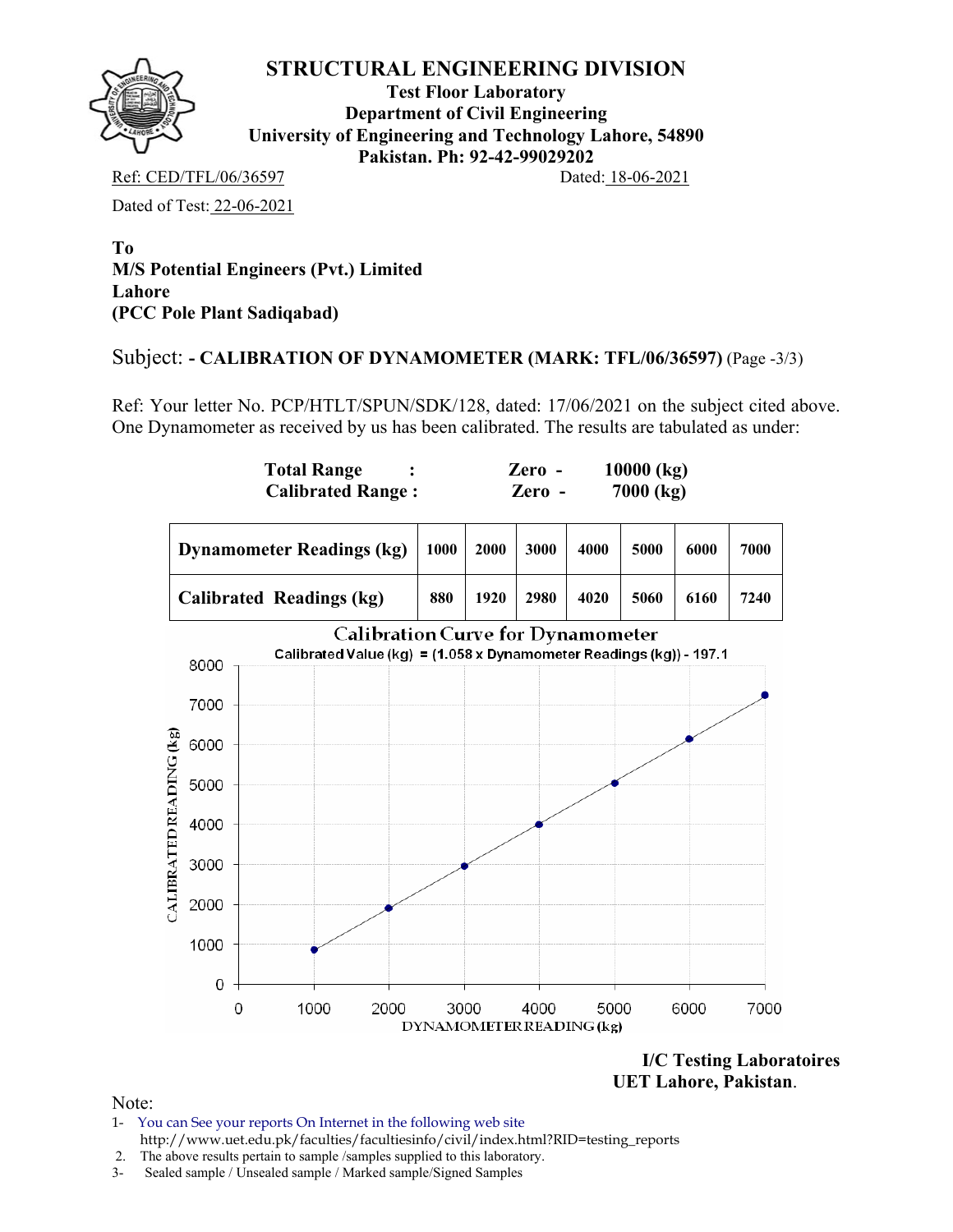

#### **Test Floor Laboratory Department of Civil Engineering University of Engineering and Technology Lahore, 54890 Pakistan. Ph: 92-42-99029202**

To, Engr. Ghulam Rasool Domki (RE) NESPAK Dualization & Improvement of Old Banu Road / Domail – Khurram Road Project  $(P - 01)$ (WMI)

| Reference # CED/TFL 36604 (Dr. Waseem Abbass)                 | Dated: 21-06-2021 |
|---------------------------------------------------------------|-------------------|
| Reference of the request letter $\# 3968/OBR/P-01/RE/GRD/984$ | Dated: 17-06-2021 |

## **Tension Test Report** (Page – 1/2)

Date of Test 22-06-2021 Gauge length 640 mm Description Steel Strand Tensile Test as per ASTM A-416-94a

| Sr. No.      | <b>Nominal</b><br><b>Diameter</b> | <b>Nominal</b><br>Weight | <b>Measured</b><br>weight | <b>Yield strength</b><br>clause $(6.3)$ |        | <b>Breaking</b><br>strength<br>clause $(6.2)$ |        | Modulus of<br>Elasticity<br>Young's<br>$\mathbf{H}$ , | % Elongation | Remarks / Coil No. |
|--------------|-----------------------------------|--------------------------|---------------------------|-----------------------------------------|--------|-----------------------------------------------|--------|-------------------------------------------------------|--------------|--------------------|
|              | (mm)                              | (kg/km)                  | (kg/km)                   | (kg)                                    | (kN)   | (kg)                                          | (kN)   | GPa                                                   |              |                    |
| $\mathbf{1}$ | 12.70<br>(1/2")                   | 775.0                    | 781.0                     | 17500                                   | 171.68 | 19800                                         | 194.24 | 199                                                   | >3.50        | 22644              |
|              |                                   |                          |                           |                                         |        |                                               |        |                                                       |              |                    |
|              |                                   |                          |                           |                                         |        |                                               |        |                                                       |              |                    |
|              |                                   |                          |                           |                                         |        |                                               |        |                                                       |              |                    |
|              | $\overline{\phantom{0}}$          |                          |                           |                                         |        |                                               |        |                                                       |              |                    |
|              | $\overline{\phantom{a}}$          | $\overline{\phantom{a}}$ | $\overline{\phantom{a}}$  |                                         |        |                                               |        | $\qquad \qquad \blacksquare$                          |              |                    |
|              | <b>Only one sample for Test</b>   |                          |                           |                                         |        |                                               |        |                                                       |              |                    |

Note:

1. Modulus of Elasticity is based on nominal steel area of the steel strand vide clause 13.3 of ASTM – A416a

2. Load versus percentage strain graphs are attached

**I/C Testing Laboratoires UET Lahore, Pakistan**.

Note:

1- You can See your reports On Internet in the following web site http://www.uet.edu.pk/faculties/facultiesinfo/civil/index.html?RID=testing\_reports

2. The above results pertain to sample /samples supplied to this laboratory.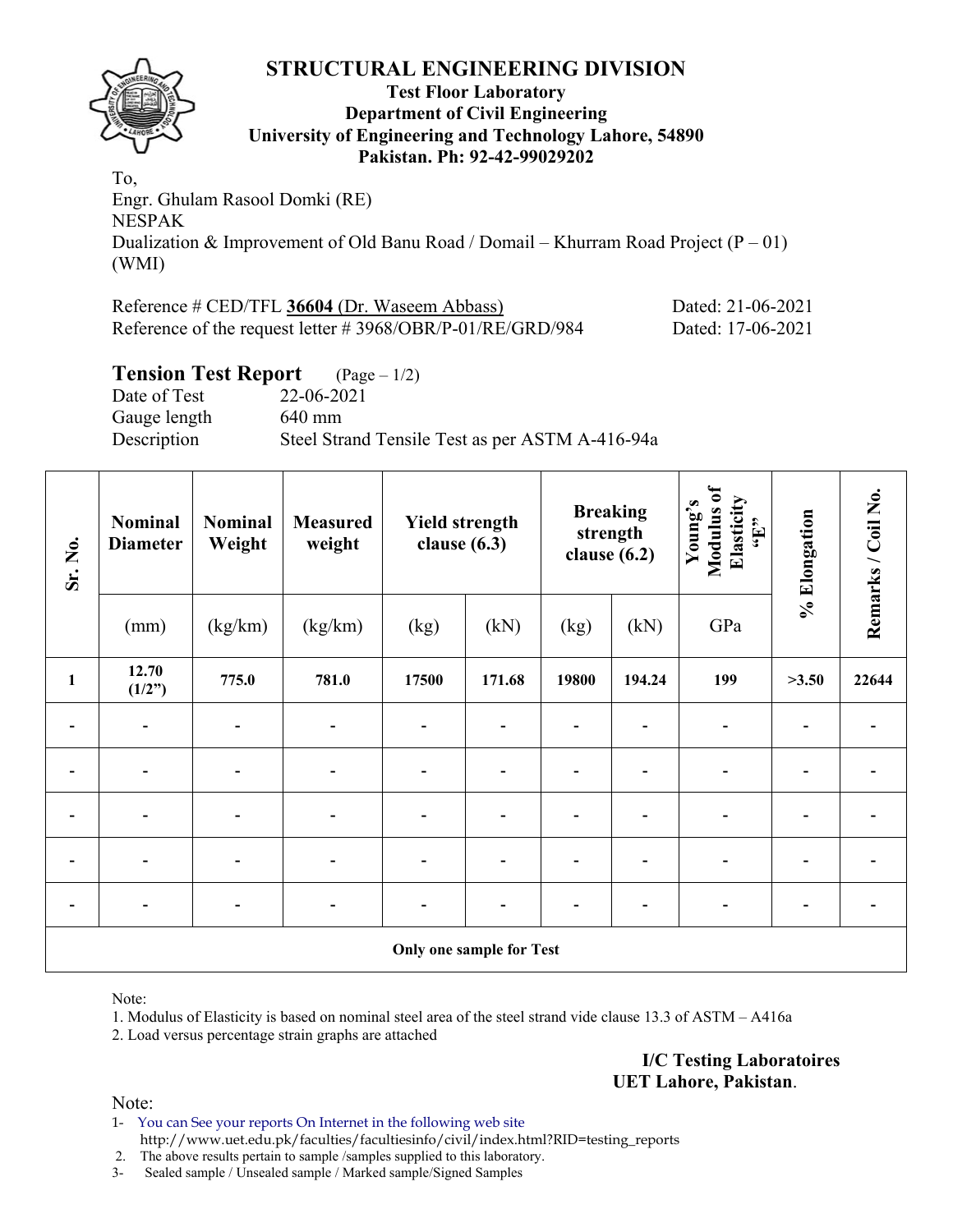#### **STRUCTURAL ENGINEERING DIVISION Test Floor Laboratory Department of Civil Engineering University of Engineering and Technology Lahore, 54890 Pakistan. Ph: 92-42-99029202**

To, Engr. Ghulam Rasool Domki (RE) NESPAK Dualization & Improvement of Old Banu Road / Domail – Khurram Road Project  $(P - 01)$ 

| Reference # CED/TFL 36604 (Dr. Waseem Abbass)             | Dated: 21-06-2021 |
|-----------------------------------------------------------|-------------------|
| Reference of the request letter #3968/OBR/P-01/RE/GRD/984 | Dated: 17-06-2021 |

**Graph**  $(Page - 2/2)$ 



**I/C Testing Laboratoires UET Lahore, Pakistan**.

- 1- You can See your reports On Internet in the following web site http://www.uet.edu.pk/faculties/facultiesinfo/civil/index.html?RID=testing\_reports
- 2. The above results pertain to sample /samples supplied to this laboratory.
- 3- Sealed sample / Unsealed sample / Marked sample/Signed Samples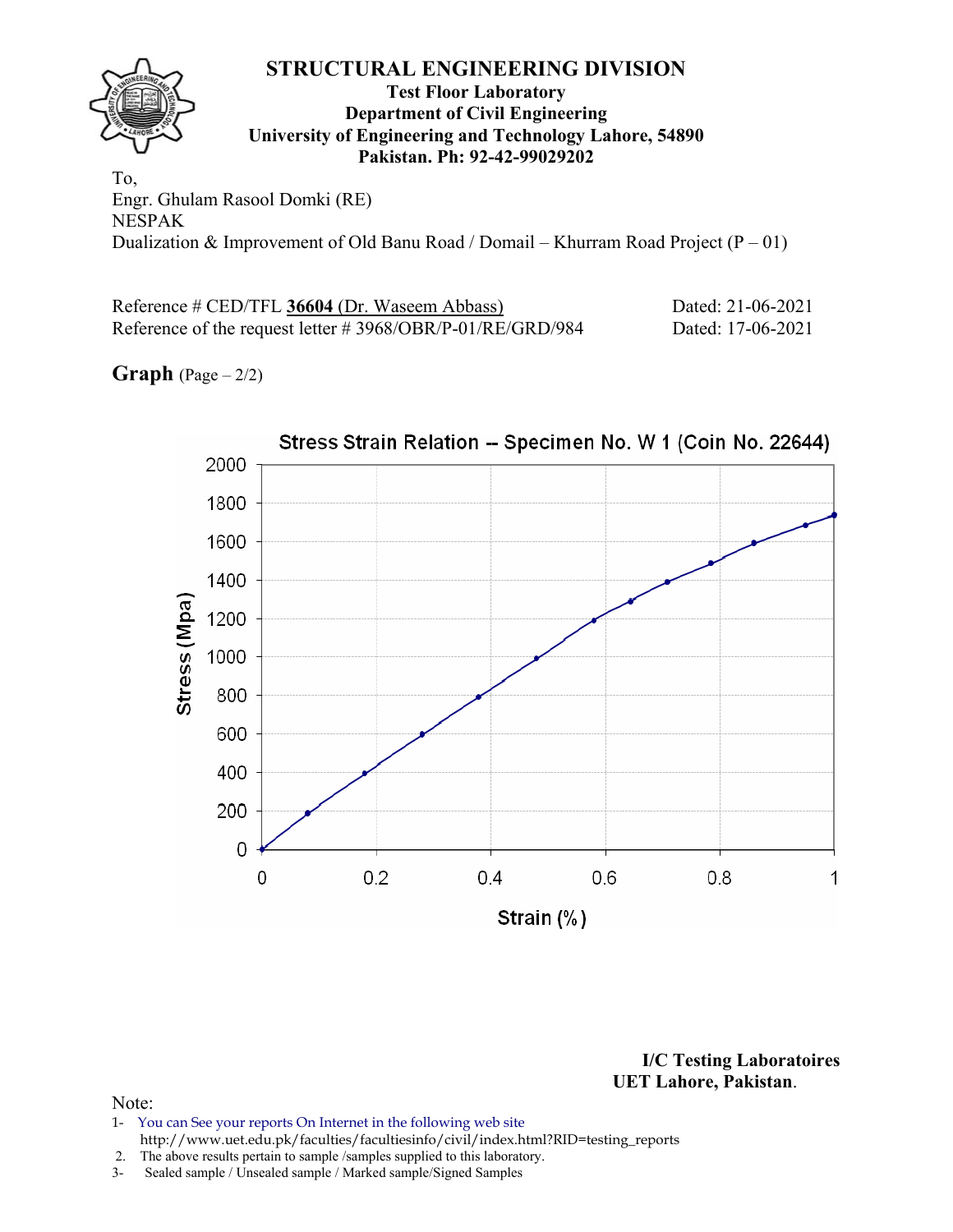

## **Test Floor Laboratory Department of Civil Engineering University of Engineering and Technology Lahore, 54890 Pakistan. Ph: 92-42-99029202**

To, Resident Engineer NESPAK Permanent Reconstruction Plan (PRP) Project Pash-Mana-Gurbaz Road, NWTD

| Reference # CED/TFL 36607 (Dr. Waseem Abbass)       |  |  |
|-----------------------------------------------------|--|--|
| Reference of the request letter #3963/021/TA/01/156 |  |  |

Dated: 21-06-2021 Dated: 08-06-2021

# **Tension Test Report** (Page -1/4)

Date of Test 22-06-2021 Gauge length 640 mm Description Steel Strand Tensile Test as per ASTM A-416-94a

| Sr. No.                     | <b>Nominal</b><br><b>Diameter</b> | <b>Nominal</b><br>Weight | <b>Measured</b><br>weight | <b>Yield strength</b><br>clause $(6.3)$ |        | clause $(6.2)$ | <b>Breaking</b><br>strength | Modulus of<br>Elasticity<br>Young's<br>$\mathbf{H},$ | % Elongation | Remarks / Coil No. |  |
|-----------------------------|-----------------------------------|--------------------------|---------------------------|-----------------------------------------|--------|----------------|-----------------------------|------------------------------------------------------|--------------|--------------------|--|
|                             | (mm)                              | (kg/km)                  | (kg/km)                   | (kg)                                    | (kN)   | (kg)           | (kN)                        | GPa                                                  |              |                    |  |
| $\mathbf{1}$                | 12.70<br>(1/2")                   | 775.0                    | 781.0                     | 17300                                   | 169.71 | 19800          | 194.24                      | 199                                                  | >3.50        | <b>XX</b>          |  |
| $\boldsymbol{2}$            | 12.70<br>(1/2")                   | 775.0                    | 777.0                     | 17900                                   | 175.60 | 19600          | 192.28                      | 198                                                  | >3.50        | <b>XX</b>          |  |
| $\mathbf{3}$                | 12.70<br>(1/2")                   | 775.0                    | 772.0                     | 17700                                   | 173.64 | 19700          | 193.26                      | 199                                                  | >3.50        | <b>XX</b>          |  |
| $\overline{a}$              | $\overline{\phantom{a}}$          |                          |                           | $\overline{a}$                          |        |                |                             |                                                      |              |                    |  |
|                             |                                   |                          |                           |                                         |        |                |                             |                                                      |              |                    |  |
|                             |                                   |                          |                           |                                         |        |                |                             |                                                      |              |                    |  |
| Only three samples for Test |                                   |                          |                           |                                         |        |                |                             |                                                      |              |                    |  |

Note:

1. Modulus of Elasticity is based on nominal steel area of the steel strand vide clause 13.3 of ASTM – A416a

2. Load versus percentage strain graphs are attached

**I/C Testing Laboratoires UET Lahore, Pakistan**.

Note:

1- You can See your reports On Internet in the following web site http://www.uet.edu.pk/faculties/facultiesinfo/civil/index.html?RID=testing\_reports

2. The above results pertain to sample /samples supplied to this laboratory.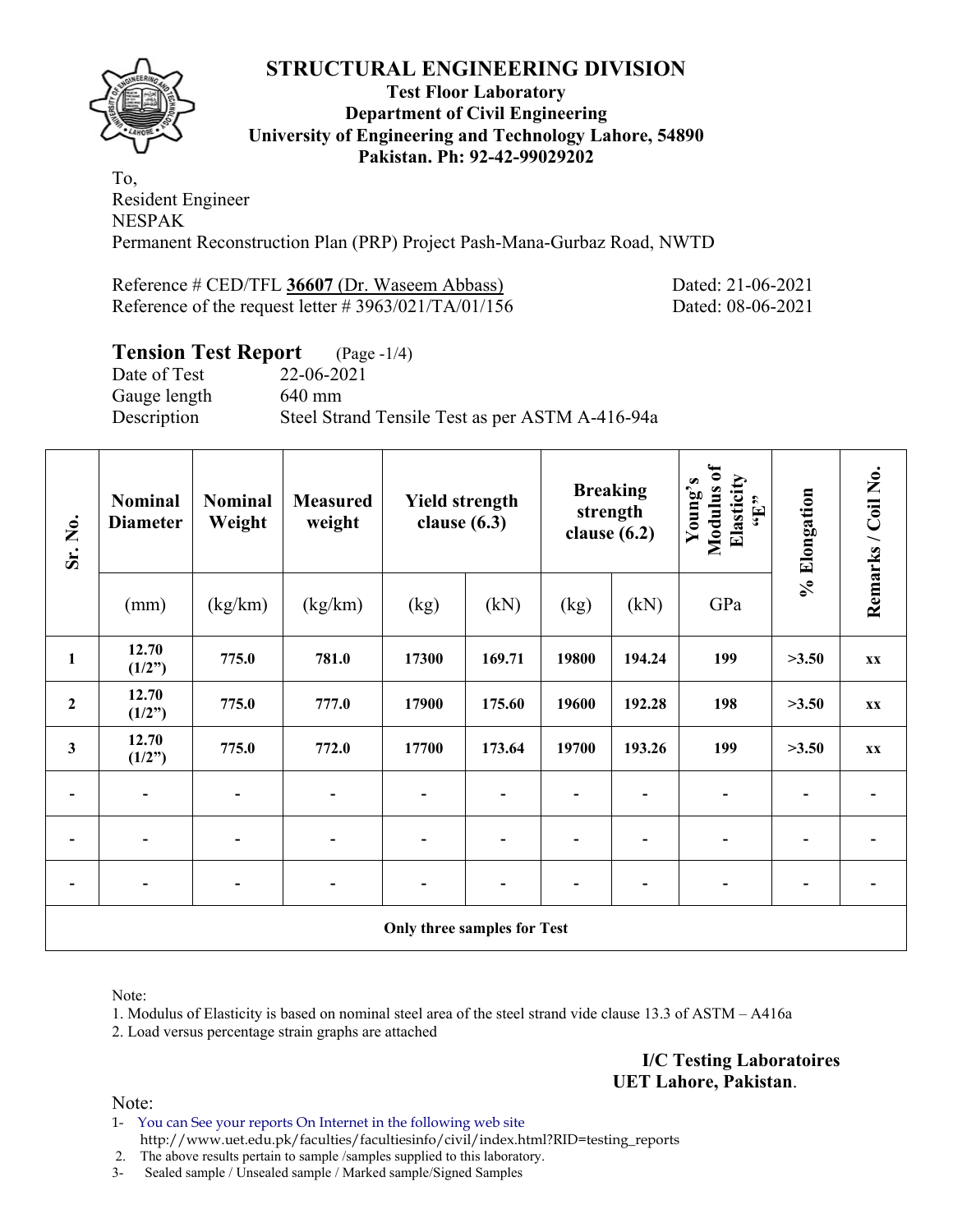

## **Test Floor Laboratory Department of Civil Engineering University of Engineering and Technology Lahore, 54890 Pakistan. Ph: 92-42-99029202**

To, Resident Engineer NESPAK Permanent Reconstruction Plan (PRP) Project Pash-Mana-Gurbaz Road, NWTD

Reference # CED/TFL **36607** (Dr. Waseem Abbass) Dated: 21-06-2021 Reference of the request letter # 3963/021/TA/01/156 Dated: 08-06-2021

**Graph** (Page – 2/4)



**I/C Testing Laboratoires UET Lahore, Pakistan**.

- 1- You can See your reports On Internet in the following web site http://www.uet.edu.pk/faculties/facultiesinfo/civil/index.html?RID=testing\_reports
- 2. The above results pertain to sample /samples supplied to this laboratory.
- 3- Sealed sample / Unsealed sample / Marked sample/Signed Samples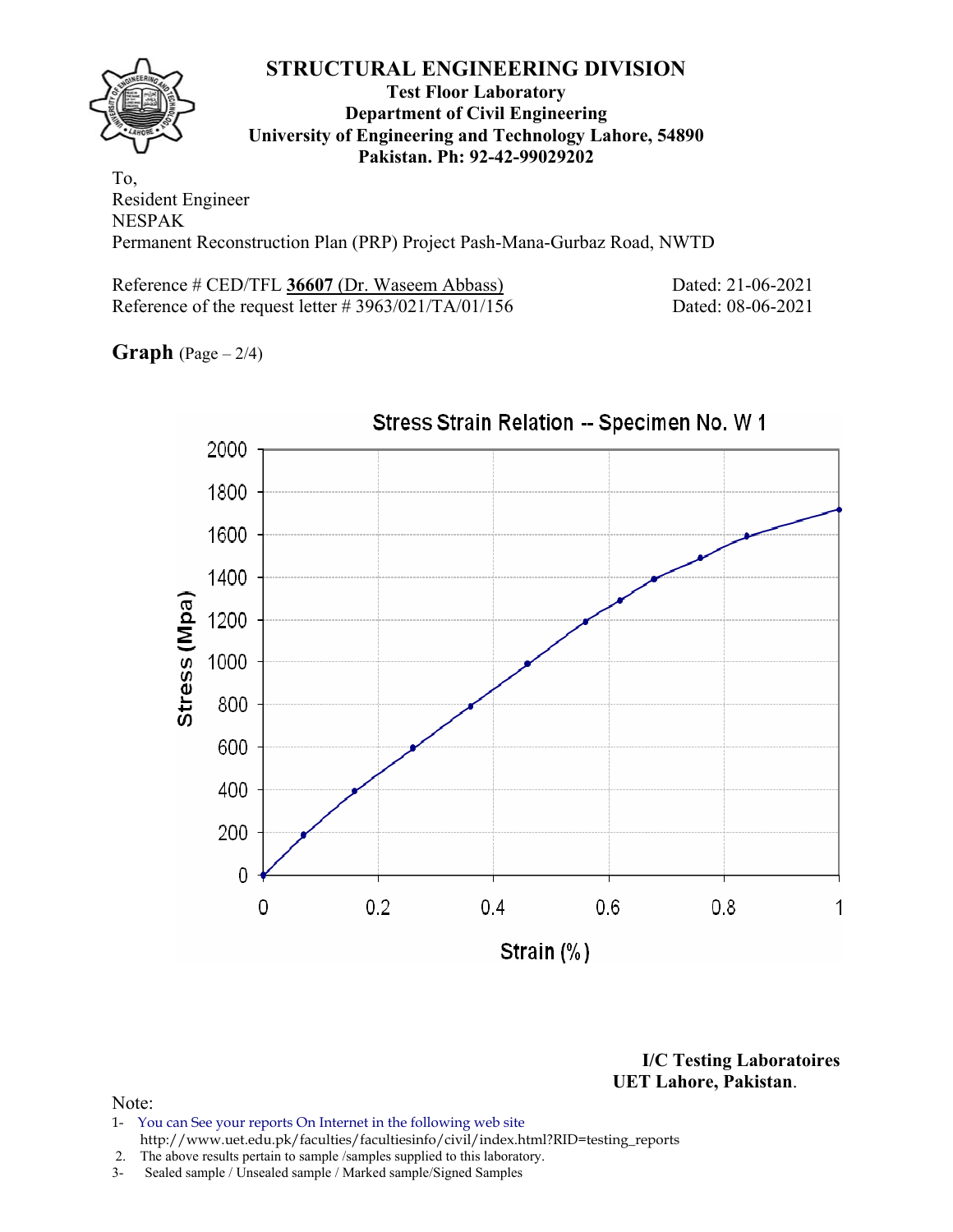

## **Test Floor Laboratory Department of Civil Engineering University of Engineering and Technology Lahore, 54890 Pakistan. Ph: 92-42-99029202**

To, Resident Engineer NESPAK Permanent Reconstruction Plan (PRP) Project Pash-Mana-Gurbaz Road, NWTD

Reference # CED/TFL **36607** (Dr. Waseem Abbass) Dated: 21-06-2021 Reference of the request letter # 3963/021/TA/01/156 Dated: 08-06-2021

**Graph**  $(Page - 3/4)$ 



**I/C Testing Laboratoires UET Lahore, Pakistan**.

- 1- You can See your reports On Internet in the following web site http://www.uet.edu.pk/faculties/facultiesinfo/civil/index.html?RID=testing\_reports
- 2. The above results pertain to sample /samples supplied to this laboratory.
- 3- Sealed sample / Unsealed sample / Marked sample/Signed Samples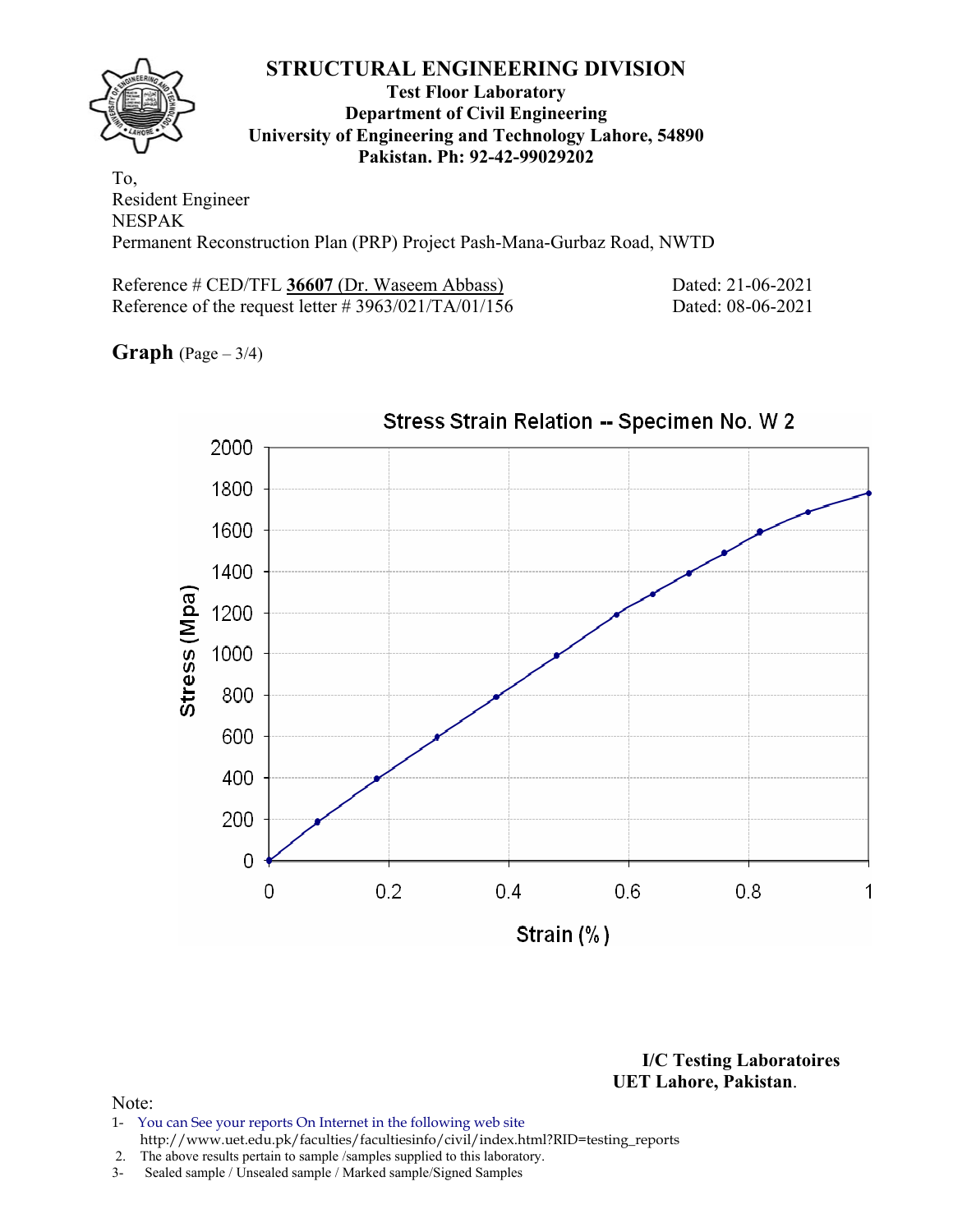## **Test Floor Laboratory Department of Civil Engineering University of Engineering and Technology Lahore, 54890 Pakistan. Ph: 92-42-99029202**

To, Resident Engineer NESPAK Permanent Reconstruction Plan (PRP) Project Pash-Mana-Gurbaz Road, NWTD

Reference # CED/TFL **36607** (Dr. Waseem Abbass) Dated: 21-06-2021 Reference of the request letter # 3963/021/TA/01/156 Dated: 08-06-2021

**Graph**  $(Page - 4/4)$ 



**I/C Testing Laboratoires UET Lahore, Pakistan**.

- 1- You can See your reports On Internet in the following web site http://www.uet.edu.pk/faculties/facultiesinfo/civil/index.html?RID=testing\_reports
- 2. The above results pertain to sample /samples supplied to this laboratory.
- 3- Sealed sample / Unsealed sample / Marked sample/Signed Samples